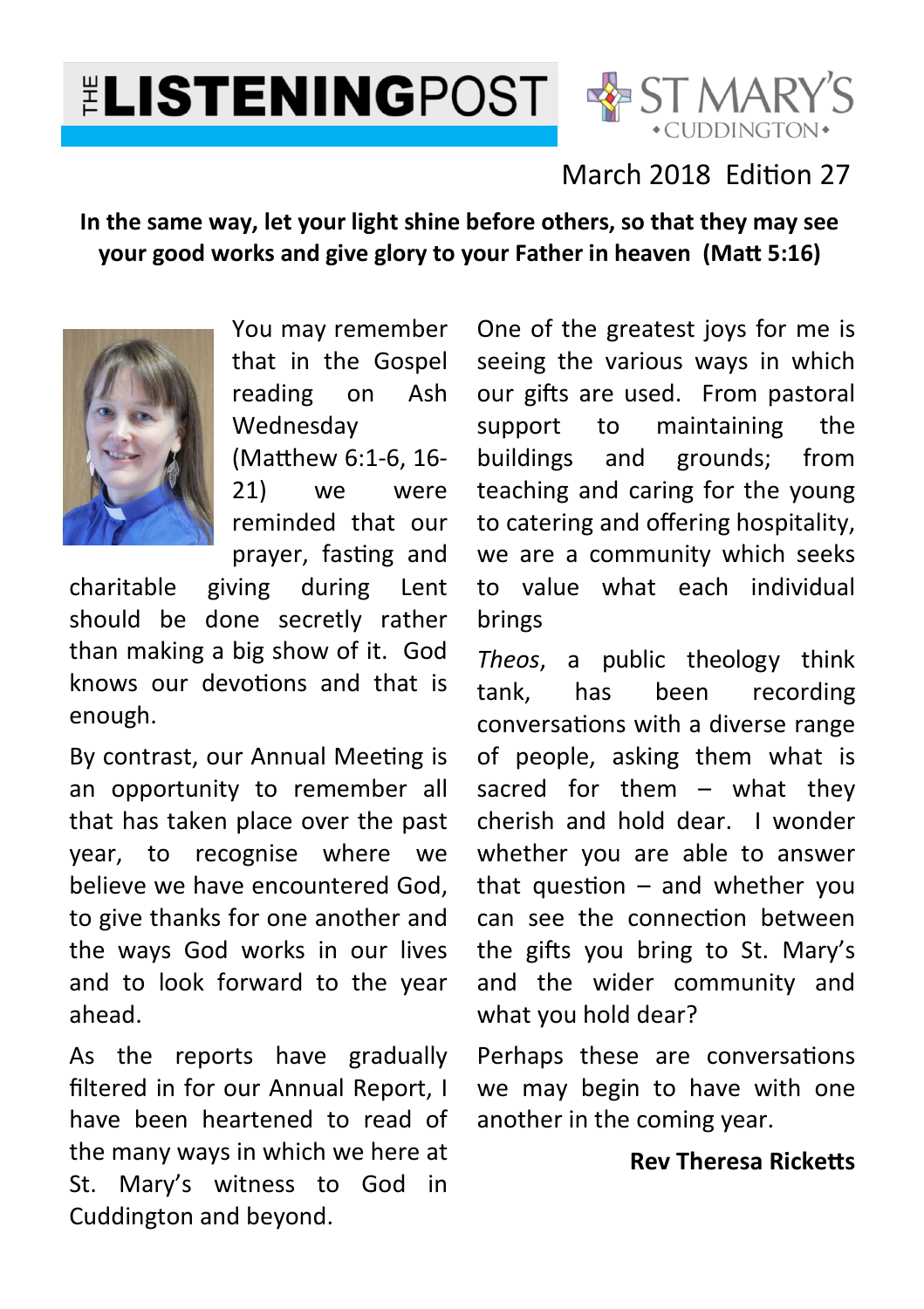# **The Silent Soldier**

Few can have failed to notice the 'Silent Soldier' who took up position in the Church Car Park prior to the last Remembrance Sunday and who will be with us throughout the  $100<sup>th</sup>$  anniversary of the last year of the First World

War, but it is worth a word explaining why he has appeared.

World War 1 began on July  $28<sup>th</sup>$  2014 and by the time the guns fell silent on November 11<sup>th</sup> 1918 over 10 million soldiers of all nationalities were dead, including 1.1 million British and Empire service men

and women. World War 1 changed the world forever.

The Surrey Royal British Legion (RBL) started the giant Poppies on Lampposts scheme in 2014 which has spread across the country and there are now thousands every year.

Keen to ensure we continue to pay our respects, The Surrey RBL invited sponsors for the 'Silent Soldier'. The intention is that the silhouette of the silent 'Tommy'

returning home will appear across Surrey throughout 2018 as we remember the end of WW1. They are appearing on buildings, roundabouts, in gardens and fields. Companies, communities, churches, local organisations and



individuals are joining the tribute by sponsoring a 'Silent Soldier' and having it proudly on display.

You may well have noticed them on various buildings in Kingston and particularly County Hall, where 'Silent Soldiers' stand either side of the main doors.

The RBL is marking the anniversary with commemorations and projects with a focus on remembrance. education and legacy. They are hoping that everyone in the County will have an association with a 'Silent Soldier' and our own tribute, who has been anonymously sponsored, appeared quietly in the church grounds in November 2017**.** 

#### **Martin Gerrard**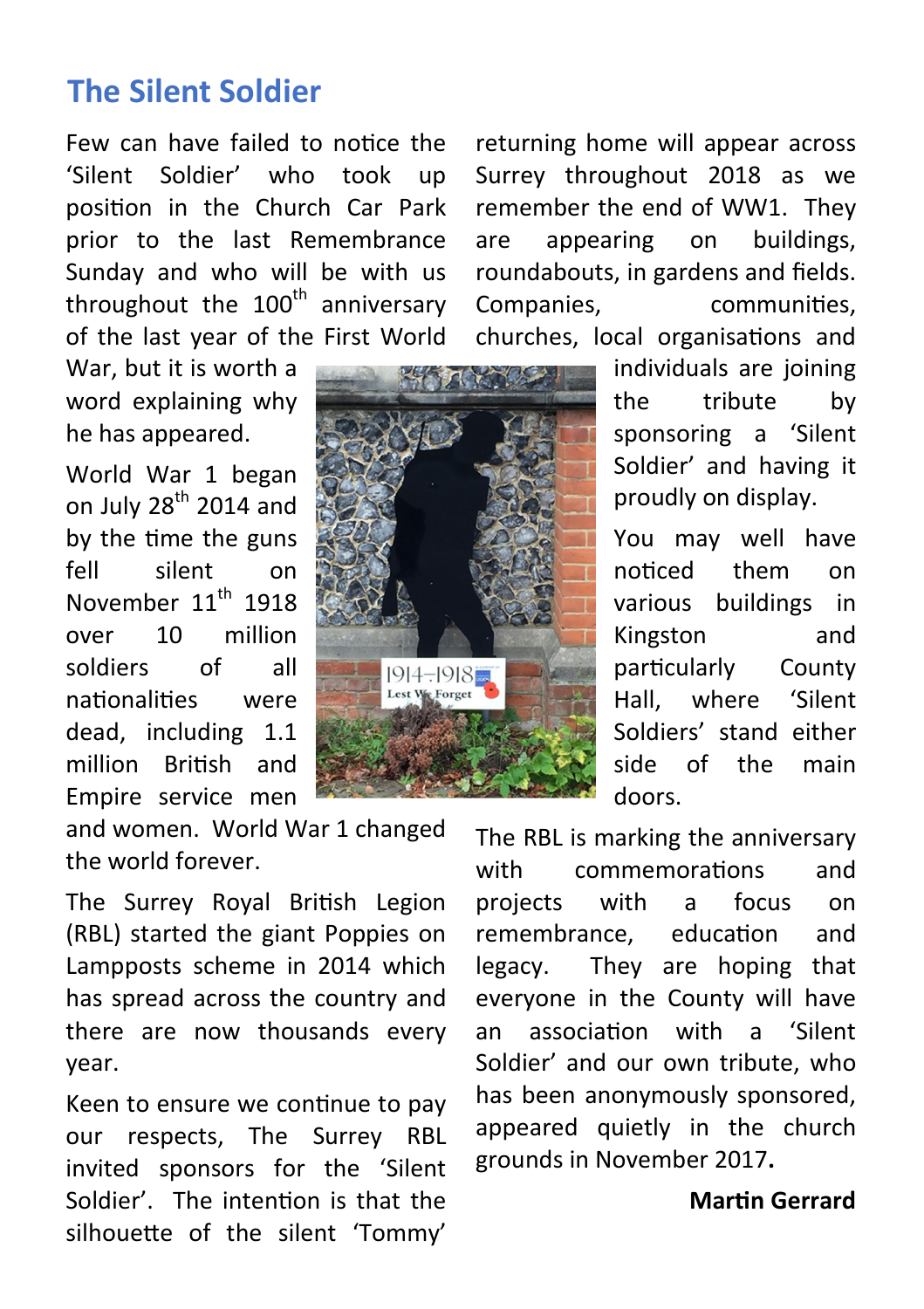# **The Stations of the Cross**

This year we are visiting the Stations of the Cross on Wednesday evenings during Lent. 15 pictures have been put up in church and we visit each in turn for a brief meditation and prayer.

The pictures depict Christ on the day of his crucifixion, walking the Via Dolorosa in Jerusalem which is believed to be his actual path to Calvary. The purpose of the stations is to help Christians make a spiritual pilgrimage, through contemplating the Passion of Christ. There are fifteen numbered pictures, these are:

- 1. Pilate condemns Jesus to death
- 2. Jesus takes up his cross
- 3. Jesus falls for the first me
- 4. Jesus meets his mother
- 5. Simon of Cyrene carries the cross
- 6. Veronica wipes the face of Jesus
- 7. Jesus falls for the second time
- 8. the women of Jerusalem weep for Jesus
- 9. Jesus falls for the third time
- 10. Jesus is stripped of his garments
- 11. Jesus is nailed to the cross
- 12. Jesus speaks to Mary and John
- 13. Jesus dies on the cross
- 14. Jesus is taken down from the cross
- 15. Jesus is laid in the tomb.

The  $16<sup>th</sup>$  station, The Resurrection of Jesus, will be displayed on Easter Sunday.

Common Worship tells us that The Stations of the Cross have formed part of Christian devotion at Passiontide for many centuries because they enable us to engage actively with the path of suffering walked by Jesus.

They originated when early Christians visited Jerusalem and wanted to follow literally in the footsteps of Jesus, tracing the path from Pilate's House to Calvary. They would pause for prayer and devotion at various points. Eventually those Christians brought the practice back to their home countries and ever since then Christians of differing traditions have used this form of devotion.

In the late fourteenth century the Franciscans were given the responsibility for the holy places of Jerusalem and they erected tableaux to aid the devotion of the visitors. These kinds of images are now commonplace inside churches, and occasionally outside them.

## **Linda Charlton**